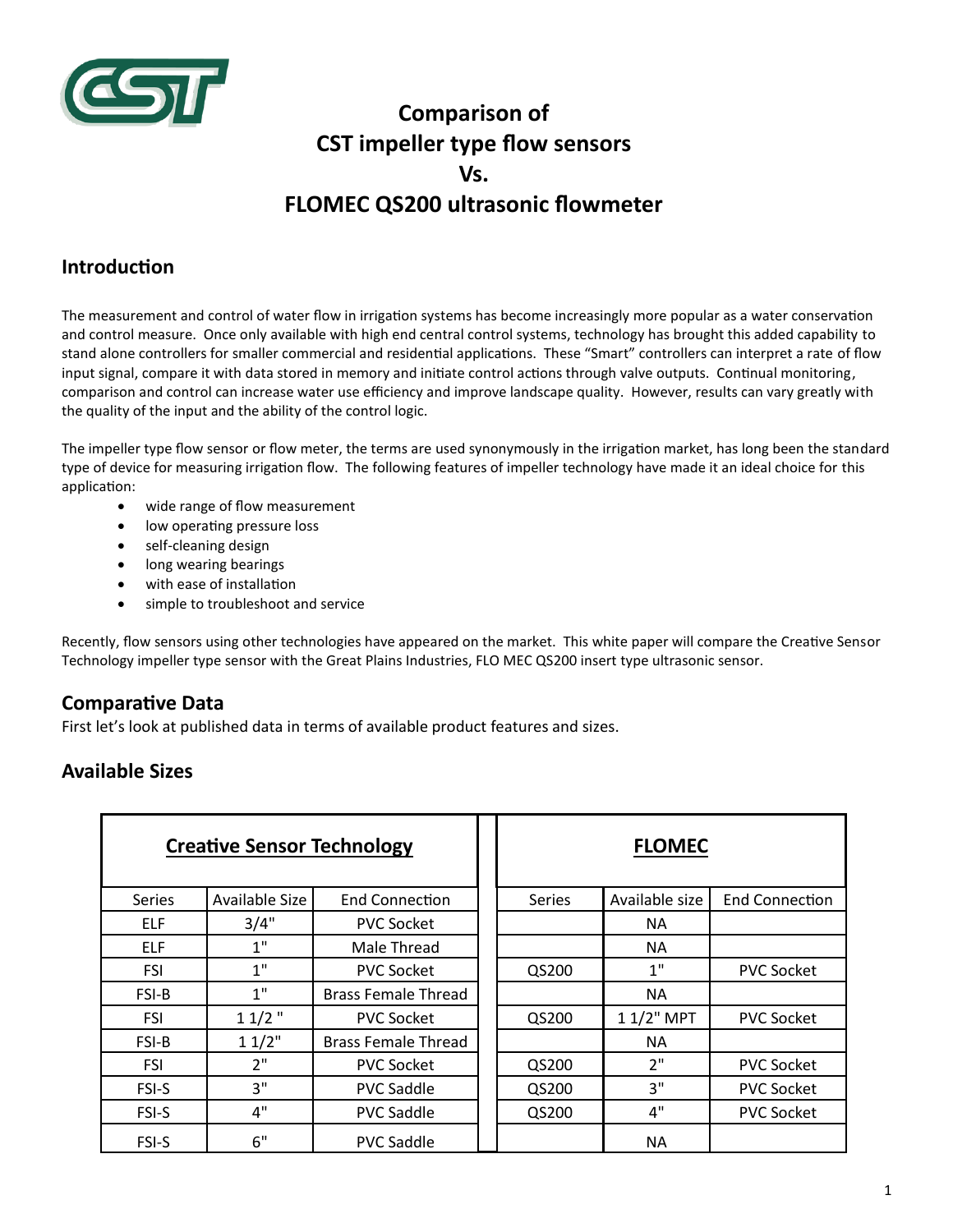This table above shows that CST offers a wider range of flow sensors with different mounting options. CST has a 3/4 inch PVC Sensor in the ELF series, FLOMEC does not offer a sensor in this size. The ELF Series is also available in a 1 inch male thread version for indoor applications, or for easy conversion to any piping material. ELF sensors need no straight pipe before or after them so they can be installed in tight places. A master valve can threaded directly to the downstream side and fit in a standard rectangular valve box. ELF sensors will measure flows as low as 0.2 GPM. CST's FSI Series includes a 1- inch PVC sensor that measures flow rates below 1 gpm and a I inch brass tee for metallic piping. FLOMEC offers only a I inch PVC sensor. CST offers both a PVC and a brass sensor in 1 1/2 inch while FLOMEC offers only a PVC tee version. 2 inch PVC sensors are offered by both. For larger PVC sizes FLOMEC offers 3 and 4 inch PVC tees while CST offers 3, 4, and 6 inch saddle mounts. The saddle design is preferred by most installers because it avoids the tougher job of solvent welding larger sizes.

| <b>Creative Sensor Technology</b> |                   |                                      |                               | <b>FLOMEC</b> |                   |                              |                               |
|-----------------------------------|-------------------|--------------------------------------|-------------------------------|---------------|-------------------|------------------------------|-------------------------------|
| Series                            | Available<br>Size | Range -<br>Velocity in<br><b>FPS</b> | Range - Flow in<br><b>GPM</b> | Series        | Available<br>size | Range - Ve-<br>locity in FPS | Range - Flow in<br><b>GPM</b> |
| <b>ELF</b>                        | 3/4"              | $0.1 - 15$                           | $0.2 - 20$                    |               | <b>NA</b>         |                              |                               |
| ELF                               | 1"                | $0.1 - 15$                           | $0.2 - 20$                    |               | <b>NA</b>         |                              |                               |
| <b>FSI</b>                        | 1"                | $0.25 - 15$                          | $0.8 - 50$                    | QS200         | $1"$              | $0.1 - 15$                   | $0.22 - 33$                   |
| FSI-B                             | 1"                | $0.5 - 15$                           | $1.5 - 22$                    |               | <b>NA</b>         |                              |                               |
| <b>FSI</b>                        | $11/2$ "          | $0.25 - 15$                          | $1.5 - 100$                   | QS200         | 1 1/2" MPT        | $0.1 - 15$                   | $0.55 - 82$                   |
| FSI-B                             | 11/2"             | $0.5 - 15$                           | $3 - 90$                      |               | <b>NA</b>         |                              |                               |
| <b>FSI</b>                        | 2"                | $0.25 - 15$                          | $3 - 160$                     | QS200         | 2"                | $0.1 - 15$                   | $0.92 - 138$                  |
| FSI-S                             | 3"                | $0.25 - 12$                          | $6 - 300$                     | QS200         | 3"                | $0.1 - 15$                   | $2 - 309$                     |
| FSI-S                             | 4"                | $0.25 - 12$                          | 10-480                        | QS200         | 4"                | $0.1 - 15$                   | $3.5 - 537$                   |
| FSI-S                             | 6"                | $0.5 - 12$                           | $50 - 1100$                   |               | <b>NA</b>         |                              |                               |

### **Operating Flow Range of Sensors**

CST ELF sensors can measure flows from 0.1 to 15 fps (feet per second), while CST FSI "Tee-type" sensors measure flows from 0.25 to 15 fps. The FSI "Saddle-type" sensors measure flow from 0.25 to 12 fps. and CST Brass bodied sensors measure flow from 0.5 to 15 fps.

Most irrigation designs feature hydro zones that are well above the lower limit for the practical reason of cost effectiveness. No one can afford to oversize the piping system and control valves to the point where flow rates are below 2 or 3 feet per second. At the other end of the range, most design criteria limit the maximum rate of flow through piping systems at 5 to 6 feet per second to limit friction losses and water hammer. CST flow sensors should be sized to the flow range not pipe size and a smaller size than the pipeline may often be installed.

FLO MEC QS200 sensors have a published flow range of 0.1 to 15 feet per second, very similar to CST. They are able to measure somewhat lower minimum flows, but in practical application, there is a 1 gallon per minute difference in the minimum flow rates of both 1 1/2 inch size sensors. At the other end of the scale at maximum flow, both sensors claim to measure 15 feet per second in velocity, but FLO MEC's published maximum flow rate in GPM is 18 gpm less than CST's published rate. No explanation is given for this difference.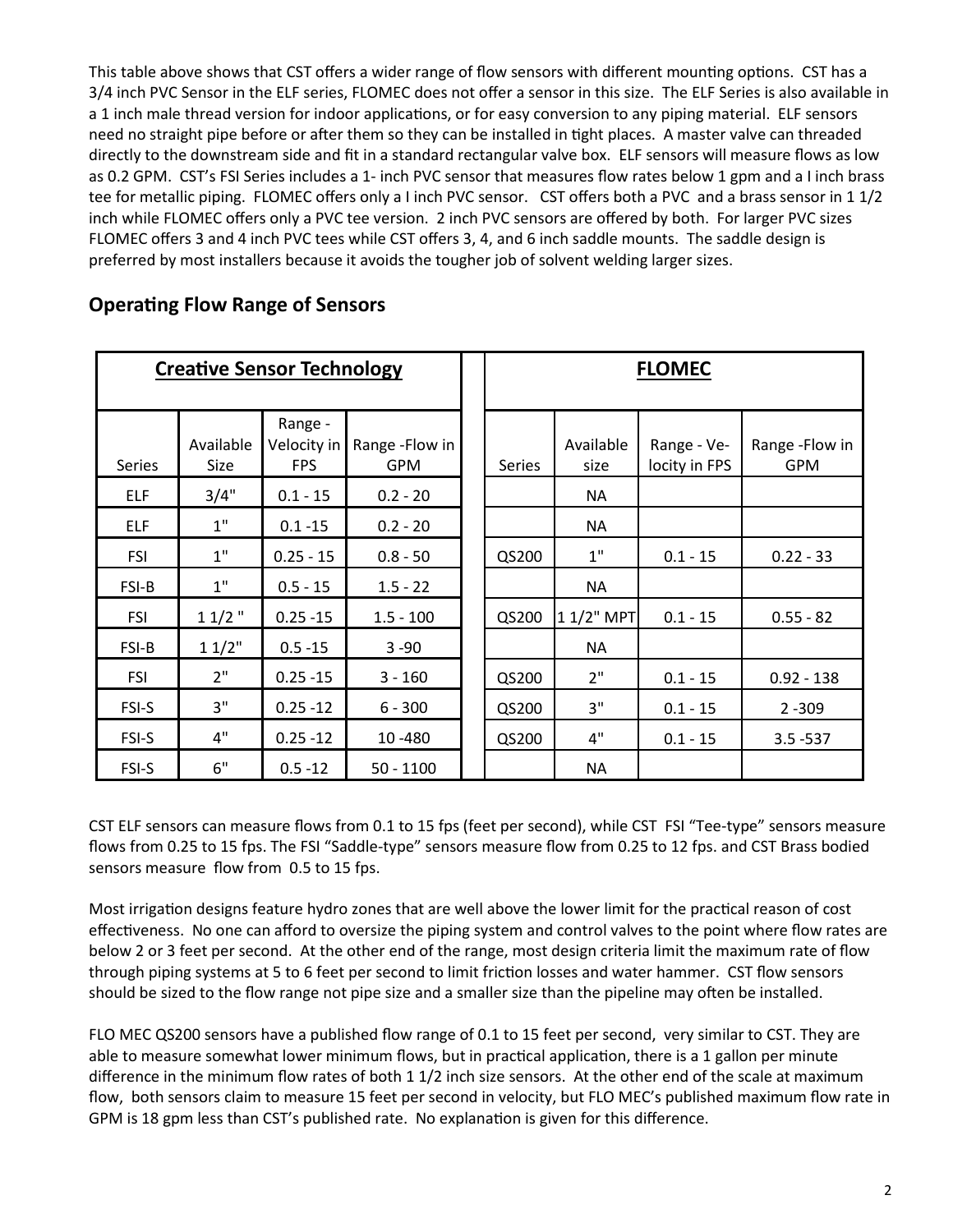### **Friction Loss**

CST flow sensors are designed to have a smooth, straight through water passage interrupted only by the blade of the impeller that is turning on a low friction axle. This design results in very low friction loss or pressure drop across the device. We publish the friction loss to be less than 0.1 lb at a velocity of 10 feet per second.

FLO MEC has a straight through design but it appears to be more restrictive than the CST unit. No information on pressure loss could be found in their literature.

### **Pressure Rating**

### **Working pressure rating at 70º F.**

#### **CST Sensors**:

 ELF Series 240 psi FSI Series PVC Tee type 240 psi FSI Series Brass Tee type 250 psi FSI Series Saddle Type 150 psi @ 90°F (limited by saddle specification)

# **FLO MEC Sensors:**

QS200 Series 150 psi

The FLO MEC QS200 sensor was designed to replace existing Data Industrial sensor inserts so it had to use the same  $\mathbf{I}$  mounting arrangement. Data Industrial sensors are only rated at 100 psi because of failures caused by the mounting design. The retaining pin is located very near the top of the mounting tee. Over time, under continuous higher pressure, the PVC material stretches until it fails due to a phenomena called PVC creep. Since the FLOW MEC design is very similar, long term exposure to the rated pressure could cause the tee to fail. DI Sensor



### **Accuracy**

FLO MEC publishes a rate of flow accuracy of 2% in their bulletin IND-1105 dated 419. Creative Sensor Technology does not publish accuracy figures because there is no standardized definition used in the irrigation industry. In an independent testing agency, under laboratory conditions, CST sensors have been found to have a margin of error of less than 2%of rate of flow. However, this means nothing in real world applications.

- 1. Any accuracy statement must be defined by parameters and qualifying statements
- 2. In all extruded pipe, there are manufacturing tolerances that change the internal diameter of the pipe rendering any velocity measuring sensor to less accurate than presented.
- 3. Accuracy of a flow reading depends on the receiving flow monitor or controller as much if not more than the sensor. What purpose does knowing the accuracy of the sensor serves unless you also know the accuracy of the controller?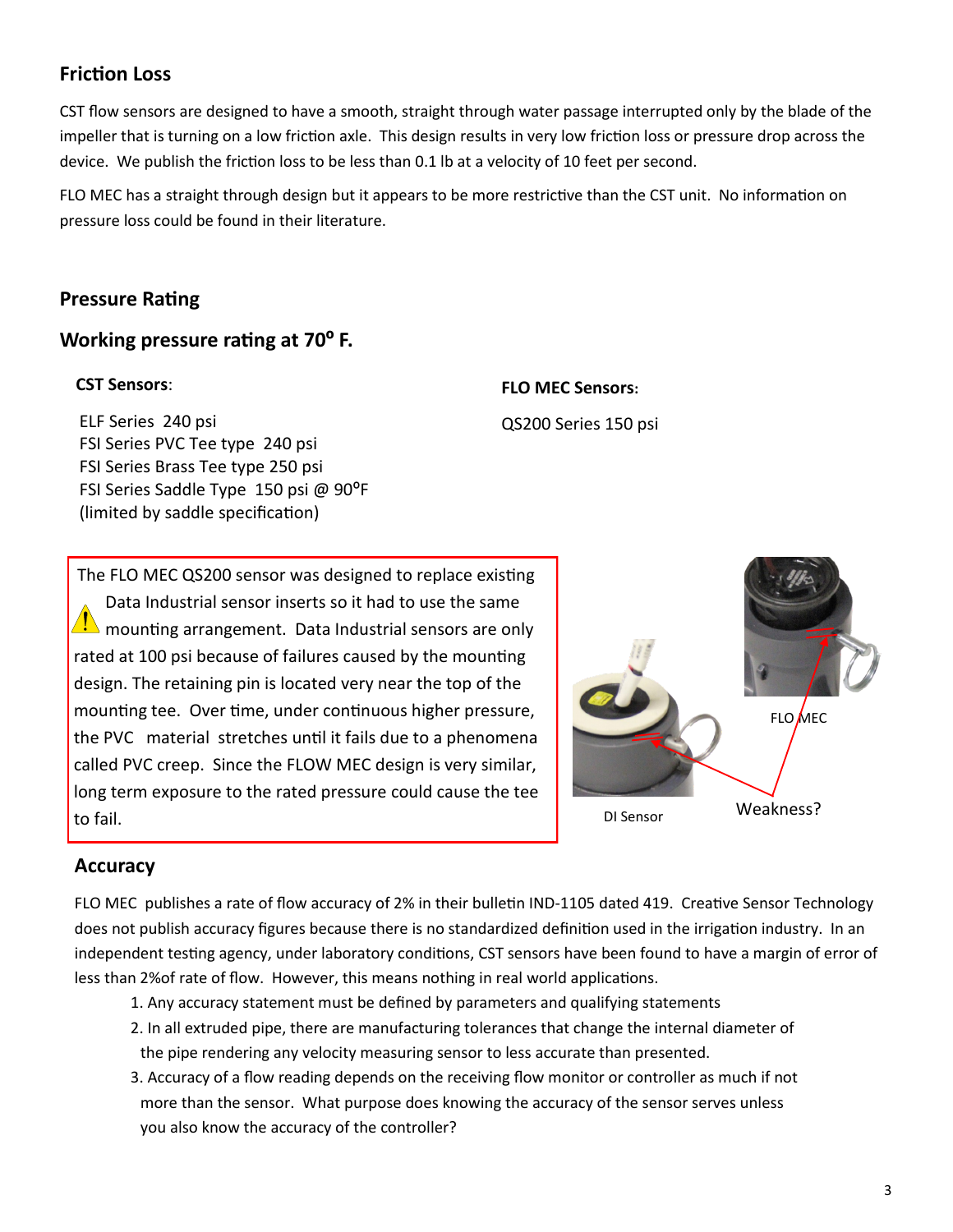# **Serviceability**



#### **Creative Sensor Technology**

Sensors are available in socket weld tees for PVC installation, threaded Brass and Noryl for use with any pipe material and clamp-on saddles for large diameter PVC pipe. Saddles make the installation much quicker, cleaner and more secure than solvent welding 3, 4 or 6 inch pipe.

All sensor inserts are self aligning, and the jar top retaining nut sets the depth and holds the insert in place. The insert is easily removed even from a 7 inch round valve box.



#### **FLO MEC**

Sensors are available only in socket weld tees for PVC installation. Even for 3 and 4 inch pipe Requiring a higher level of skill to weld in place particularly on hot days.

Sensor inserts are not self aligning and require two hands in the valve box to feel where the hole in the insert lines up with the holes in the tee to insert the pin. Then he split ring must be opened and guided through the drill hole on the pin again a two handed job.

The CST flow insert is entirely contained in the top of the tee with only the impeller in the flow path. The FLO MEC insert must be pushed all the way to bottom of the mounting tee. Any silt or sediment can jam the insert making it very difficult to remove or re-install. If the insert isn't pushed all the way to the bottom, then the pin will not fit through the holes and secured.

### **Things to Know**

- 1. FLO MEC claims to be new technology when if fact the technology was patented in the 1950s. CST has received a new patent on its ELF impeller sensor in 2018.
- 2. FLO MEC published an introductory bulletin referenced 4/19 IND-1105.
	- They stated that the retrofit insert is compatible with all Data Industrial PVC Tees. Reliable sources say it does not fit in the 1 1/2 inch tee.
	- By making an insert that can retrofit existing Data Industrial tees, which are nothing more than a modified plumbing tee, they incorporated one of the worst features of the Data Industrial sensor-its mounting



**epoxy in the insert and is too close to the top of the tee**

arrangement. Tee insert is held in the tee with a pin that passes through the encapsulation that is supposed to seal the electronics. Trying to seal underneath a round pin is nearly impossible and is the reason Data Industrial sensors fail so often. Additionally, this pin is located in the wrong position. It is too close to the top edge of the tee. This location does not provide the strength to hold the insert in the tee over the wide range of pressure. Notice that Data Industrial only rates their PVC sensors at 100 PSI. FLO MEC has to use very similar dimensions for its tees, How can they be rate **Pin goes through the sealing** any higher? What will be the long term result of this poor design?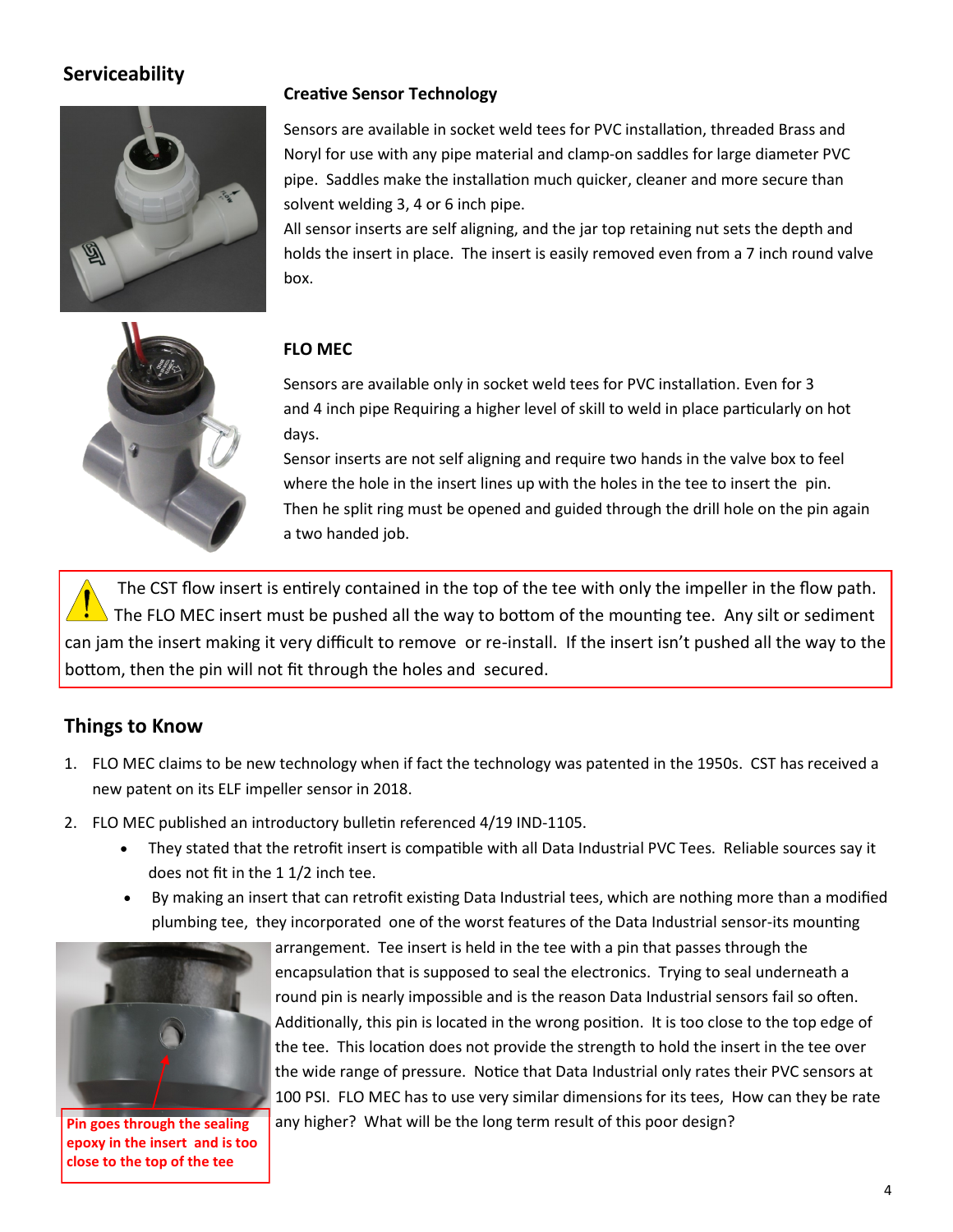- FLO MEC states that they have a one inch PVC Sensor and that CST does not, of course that's an error, CST has 3 one inch sensors, PVC, Brass and Noryl.
- FLO MEC makes a point of not having any moving parts claiming that they wear out. How many impellers have you changed? Impeller wear is almost never a problem. Having a moving impeller makes troubleshooting easier for the contractor.



 FLO MEC also makes the claim that no moving parts are maintenance free, they don't mention that silt and sediment can coat the ultrasonic transmitters and reflectors making the readings inaccurate.

 FLO MEC also states in their Features/Benefits section that the is the "ideal meter for clean water applications. What they don't mention is that they need clean water and don't measure accurately in water containing any impurities like silt, sediment, or even bubbles or turbulence. Ultrasonic sensors transmit acoustic signals across the path of flow. Anything that interrupts those signals even for an instant, changes the accuracy. Are all your irrigation sources clean water?

- 3. FLO MEC claims they have higher accuracy than other meters and in fact criticizes CST for not publishing any accuracy figures. Consider these facts:
	- There is no standard way of stating accuracy. Every manufacturer may use language that puts their device in the best light.
	- Repeatability, the ability to produce the same signal for the same flow rate time after time is more important in irrigation applications.
	- The measurement accuracy of any insertion type flow device is dependent on all kinds of variables; the location in the piping system, the class schedule and type of pipe, the depth and alignment of the insert. So, any number that is produced in a calibration laboratory may never be attained in the field.
	- All flow sensors or flow meters used in irrigation control systems transmit an output signal to be used by an irrigation or pump control device to display, record or use that signal for control. The accuracy of the flow measuring device is meaningless without including the accuracy of the receiving device. Does Rain Bird, Toro, Hunter or Weathermatic publish the accuracy of their flow calculating algorithm? The overall accuracy of a measuring system is the product of the sensing device accuracy times the accuracy or the receiving device. So a flow sensor that has an accuracy of 98 percent connected to a control device with an accuracy of 97 percent may display flow that could be off by 5% high or low.
- 4. FLO MEC claims they can "detect leaks at 0.1 fps. That may be the case, or it could be just noise or vibration. Ask the manufacturer of the control system your using if they can receive signals that low. Many of them can't.